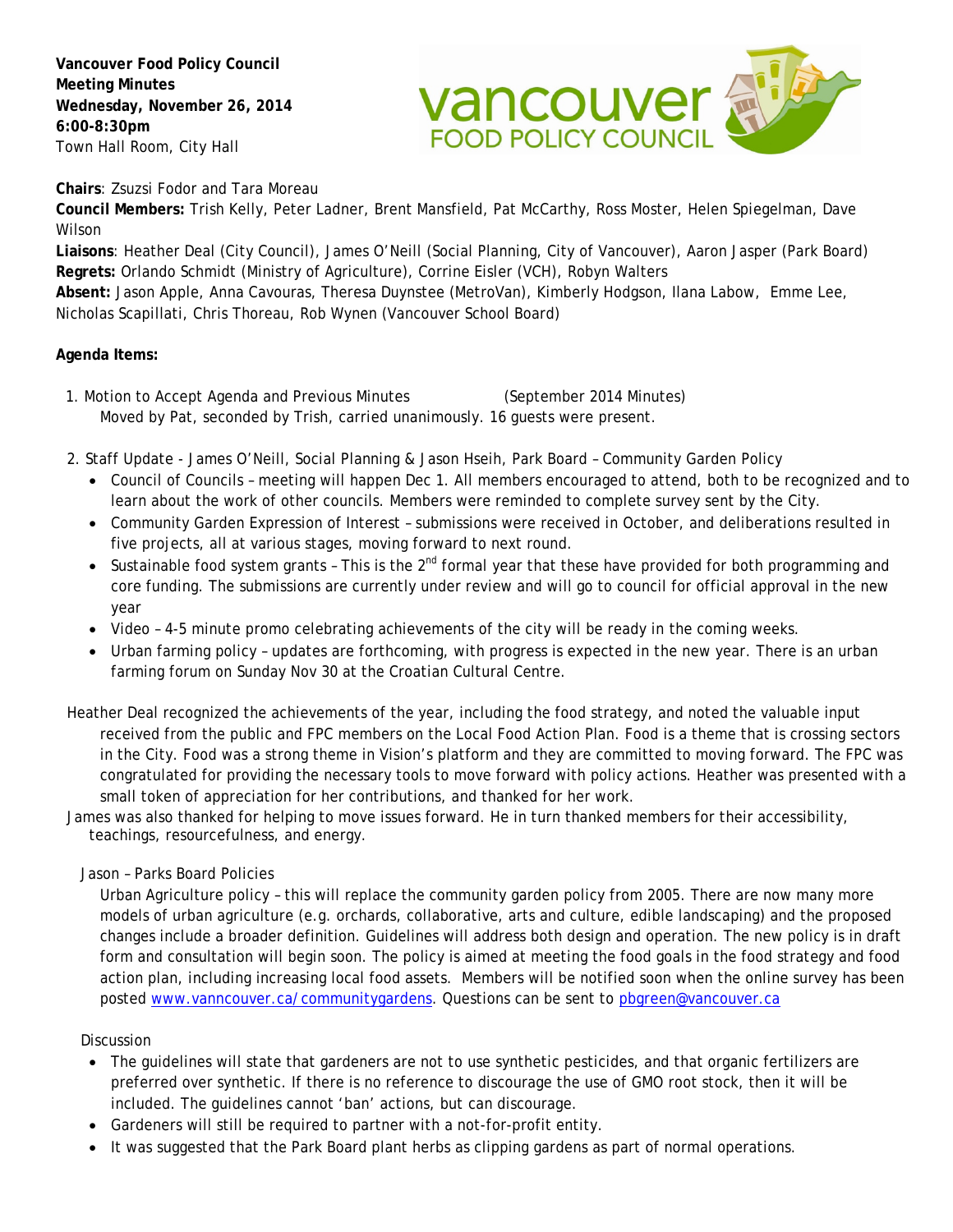## 3. Roundtable Reflections and Visions A roundtable ensued with the listed themes emerging for each question.

- What were our accomplishments?
	- Food Secure Vancouver study
	- Local Food Asset Plan (Park Board)
	- $\checkmark$  Food strategy and resulting actions
	- $\checkmark$  Supporting the formation of the Youth Food Policy Council
	- $\checkmark$  Engaging in difficult discussions (e.g. ALR, living wage, UN Rapporteur on Right to Food)
- What are you are most proud of?
	- $\checkmark$  All members, and particularly the chairs, were competent, energetic, and made efforts to make new members feel welcome.
	- $\checkmark$  Work of previous members was acknowledged, as current work builds on a solid foundation.
	- $\checkmark$  Food policy is now embedded in many city departments, which demonstrates the value of the FPC and its connections, and is evidenced by various policy pieces.
	- $\checkmark$  That a City Councillor and citizens from the community show up to meetings, further demonstrating the importance of the FPC's voice and role as a bridge between the community and the City.
	- $\checkmark$  The ability to network with other solutions-oriented citizens.
	- $\checkmark$  The FPC is a catalyst and a convener for many conversations. The ability to bring diverse voices into a safe space to discuss difficult issues is well-respected, and is why it is seen both in the region and the province as a strong voice.
- Where should we focus in the future?
- $\Box$  Remove barriers to participation by aboriginal/diverse voices (e.g. by providing a meal, bus tickets).
- $\Box$  Follow up on requirement that new developments need a food strategy, and provide guidance where needed.
- $\Box$  Advocate for a New City Market, or hub with same functionality.
- Deepen relationships with staff to increase direct collaboration.
- $\Box$  Make connections regionally and provincially.
- $\Box$  Examine related policies at all levels.
- $\Box$  Consider impacts of climate change and the role of community resilience.
- $\Box$  Understanding the true cost of food.
- $\Box$  Be a resource for the region, and invite non-profits to events.
- Ensure new Park and School Boards stay on track with childhood hunger, addressing through community and schools
- $\Box$  Focus on connections between people and also projects
- Who are we missing in our membership to think about recruiting for the next term? Suggestions: diversity, food industry (distributors, wholesalers), food tourism, food waste/recovery, large scale producer, those that have a major role in feeding the city at small and large scales, representatives from Neighbourhood Food Networks.
- 4. New VFPC Membership Discussion

The FPC is comprised of 21 members – 2 each for the following sectors: Production, Processing, Access, Distribution, Consumption, Waste, and System-wide, and 7 members-at-large.Members can serve a maximum of two terms, and with some members leaving, the FPC will have gaps in both Access and Waste. There was some discussion about whether the current structure needs to be modified, in order to account for other elements that need to be considered (e.g. diversity, youth, neighbourhood food networks, tourism). Due to the difficulty in revising the Terms of Reference, it was decided that both lenses be used when reviewing applicants, and that targeted promotion may help attract the relevant people.

Individuals, including those currently on the council, must apply to both the City and the FPC. In the past there has been confusion regarding when the FPC is officially dissolved, which impacts the FPC's ability to recommend individuals from the applicant pool. It is currently understood that the FPC is dissolved after the new Council is